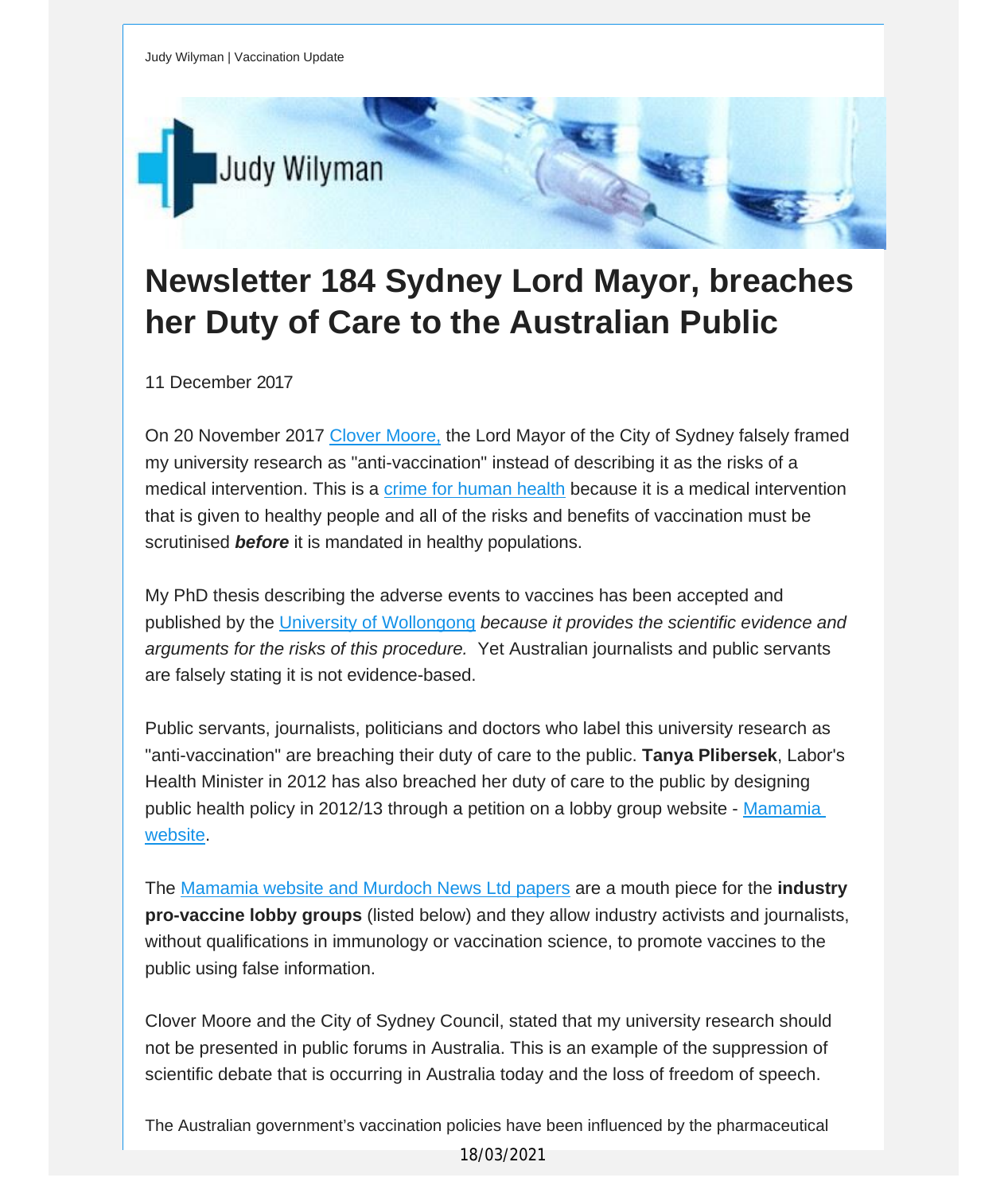companies through [the funding of medical journals and donations to the government](https://vaccinationdecisions.us8.list-manage.com/track/click?u=f20605fde3732e41929f4a3f2&id=f39444bac2&e=fec8337d3c) and the lobbying of politicians by industry associated lobby groups - including The **Australian Skeptics Inc** and their offshoot **Stop the Australian Vaccination Network (SAVN)**, **The Friends of Science in Medicine** and the **Public Health Association of Australia (PHAA)**.

Currently the industry-funded University of Wollongong is allowing the **President of the PHAA**, **Professor Heather Yeatman**, who has **no qualifications in immunology or vaccination science,** to promote false claims about vaccine safety and efficacy on its website. This promotion by Heather Yeatman was published on the UOW website *one week* after my PhD was accepted in January 2016. The conflicts of interest of the PHAA with industry funding and research are described below.

The UOW academics who have [signed their names](https://vaccinationdecisions.us8.list-manage.com/track/click?u=f20605fde3732e41929f4a3f2&id=174acd172f&e=fec8337d3c) to this promotion have never researched vaccines or vaccination policy and they have also refused to publicly debate this topic. As have all of [Australia's public health officials and politicians](https://vaccinationdecisions.us8.list-manage.com/track/click?u=f20605fde3732e41929f4a3f2&id=d4eb330d80&e=fec8337d3c) prior to the introduction of mandatory and coercive vaccination policies in January 2016 - a time when all infectious diseases were a low risk in the Australian community and when there was no legislation in any Health Act *to support mandatory vaccination for any Australian citizen - and hence no justification for mandatory and coercive policies in Australia.*

## *So why has Australia now got social welfare policies that discriminate against healthy children for welfare benefits and access to childcare, which is based upon receiving 24 doses of vaccine before one year of age and regular boosters thereafter?*

Similarly, **John Cunningham**, a medical doctor (**with no qualifications in immunology or vaccination science**) and leader of the **SAVN and FSM industry-associated lobby groups**, was permitted to **misuse** [the University of Wollongong's c](https://vaccinationdecisions.us8.list-manage.com/track/click?u=f20605fde3732e41929f4a3f2&id=ad8a8dce29&e=fec8337d3c)omplaint procedures to make baseless allegations about my university research. This has been done in an orchestrated campaign in the mainstream media and on social media from 2012 - 2016 that was designed to discredit my academic research on Australia's vaccination policies.

John Cunningham was awarded an **Order of Australia Medal (OAM)** for his contribution to "**Science and Immunisation**" on the 26 January 2016 - just after he made an orchestrated attack on my university research with false and misleading information in Murdoch's News Ltd papers. This conduct by a medical professional is currently being investigated by the Australian Health Practitioner's Regulatory Authority (AHPRA).

Cunningham's OAM was promoted by the **[Australian Skeptics Inc](https://vaccinationdecisions.us8.list-manage.com/track/click?u=f20605fde3732e41929f4a3f2&id=91e67743ae&e=fec8337d3c)** - a lobby group with corporate ties and 4,000 members/subscribers who are mostly not scientists. This is an organisation that has a powerful influence in the Australian media and government institutions on *scientific* topics.

Other journalists such as Kylar Lousikian (Murdoch's News Ltd papers) and Cathy O'Leary (The West Australian) have also been given awards in journalism even though they have made false claims about my vaccination research in the mainstream media.

The University of Wollongong's policy does not require that it rectify the public record when journalists and non-experts in the field make false claims about my PhD research in the mainstream media. This has forced me to set up a website - [Vaccination Decisions](https://vaccinationdecisions.us8.list-manage.com/track/click?u=f20605fde3732e41929f4a3f2&id=05fe229e09&e=fec8337d3c) - and this newsletter to rectify the academic record.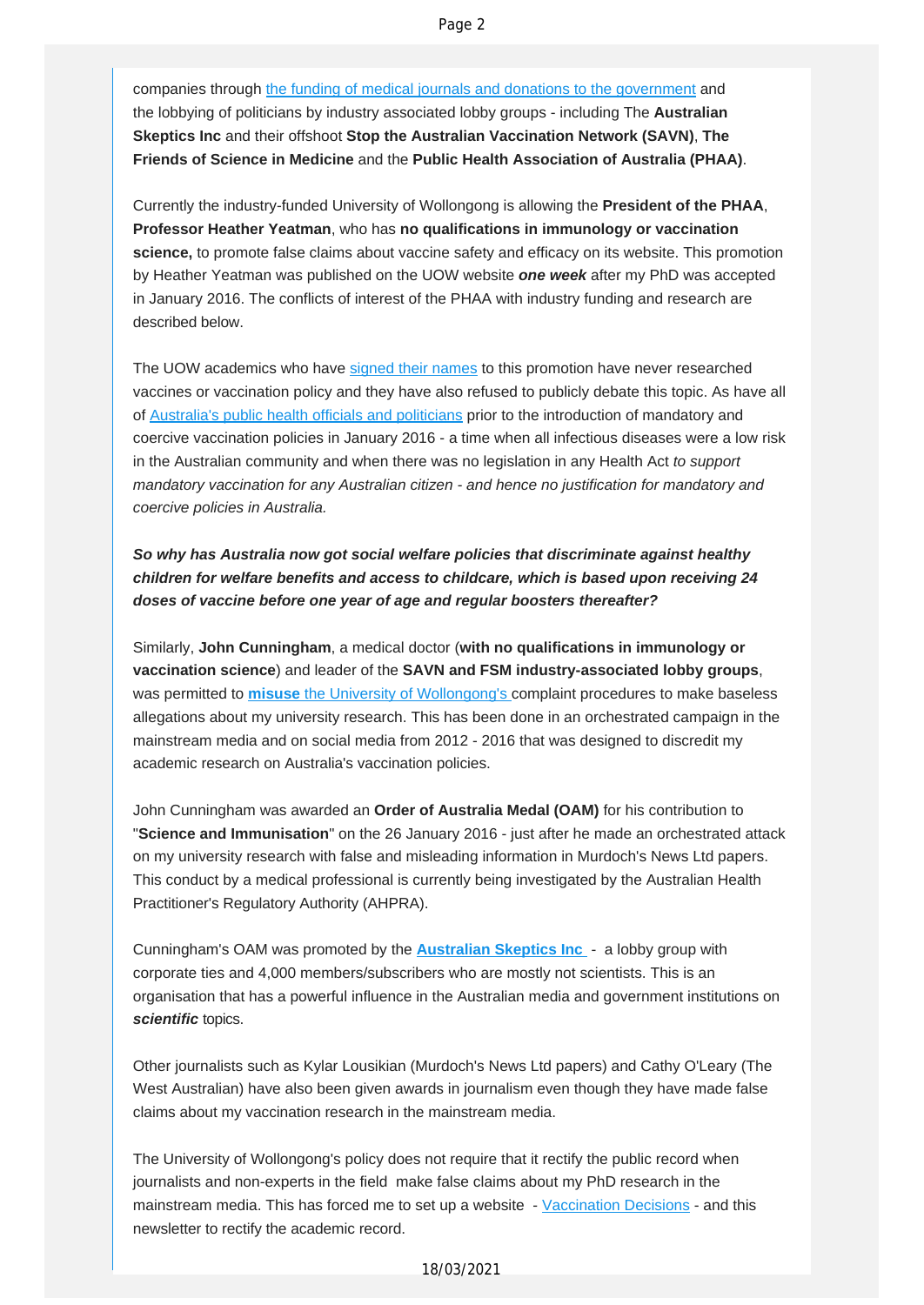Here is an article that describes the corruption and criminality that can occur in the State-Pharmaceutical complex with the intensification of neoliberlaism in health policies. It is titled "Immunity and Impunity: Corruption in the [State-Pharma](https://vaccinationdecisions.us8.list-manage.com/track/click?u=f20605fde3732e41929f4a3f2&id=9a5d3a7809&e=fec8337d3c) Nexus" by P. Rawlinson, Western Sydney University, Australia.

Please take the time to read these links (and information below) that describe how the Australian public is being manipulated by false information about vaccine safety and efficacy through the influence of the pharmaceutical companies in our institutions. it is also being manipulated by a government \$5.5 million "immunisation education campaign" that is using pharmaceutically funded and researched information to "counter the views of the anti-vaccination lobby.." states the Australian government.

Education or propaganda? It is time to speak up on this issue.

## **Dr. Judy Wilyman**

*Bachelor of Science, University of NSW Diploma of Education (Science), University of Wollongong Master of Science (Population Health), Faculty of Health Sciences, University of Wollongong. PhD in The Science and Politics of the Australian [Government's](https://vaccinationdecisions.us8.list-manage.com/track/click?u=f20605fde3732e41929f4a3f2&id=f9eaead5f8&e=fec8337d3c) Vaccination Program, UOW School of Social Science, Media and Communication (re-named the School of Humanities and Social Inquiry in 2014).*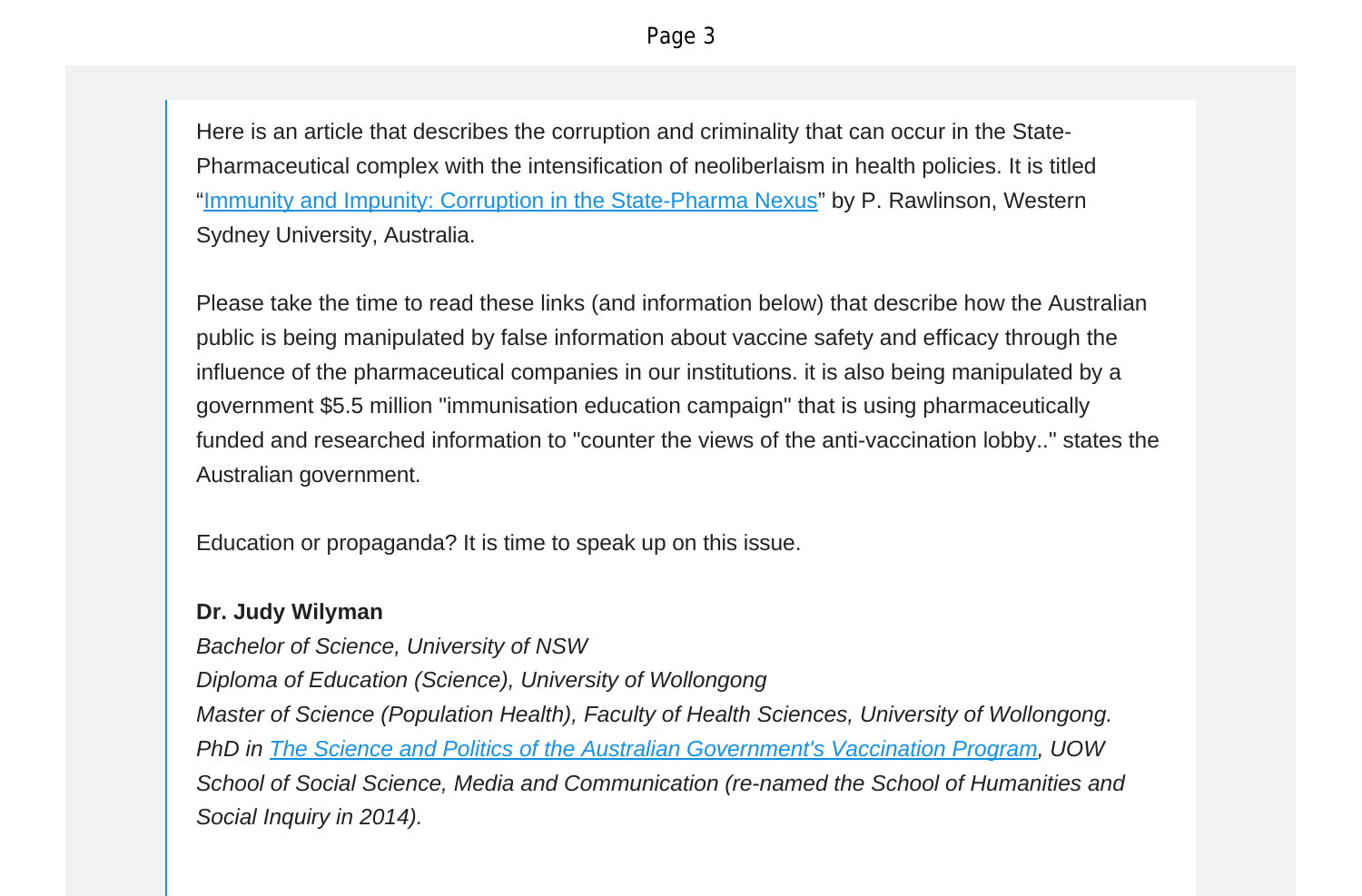**Vaccination Network** (**AVN**) that is a true grassroots movement of parents and professionals concerned about children's health and the use of vaccines.

Here is a link to the poster that this industry pro-vaccine lobby group, SAVN, presented at the PHAA conference in 2014. It is titled "Analysis of the Impact of the Stop the [Australian Vaccination Network Campaign on](https://vaccinationdecisions.us8.list-manage.com/track/click?u=f20605fde3732e41929f4a3f2&id=0e08221b1d&e=fec8337d3c)  [the Public Profile of the Finances of the](https://vaccinationdecisions.us8.list-manage.com/track/click?u=f20605fde3732e41929f4a3f2&id=0e08221b1d&e=fec8337d3c)  [Australian Vaccination Network](https://vaccinationdecisions.us8.list-manage.com/track/click?u=f20605fde3732e41929f4a3f2&id=0e08221b1d&e=fec8337d3c) [\(AVN\)](https://vaccinationdecisions.us8.list-manage.com/track/click?u=f20605fde3732e41929f4a3f2&id=0e08221b1d&e=fec8337d3c)**"** by **Rachael Dunlop, David Hawkes, Anne Coady** et al (**leaders of the SAVN industry-associated lobby group).** 

This is a group that uses abuse, ridicule and emotional arguments to dismiss and shame academics and professionals that speak about the risks of vaccination in Australia. This abuse of academics and professionals is occuring both in the Australian mainsteam media and on social media and it is the reason why many professionals and parents will not participate in debating the risks of vaccines. This abuse and censorship is also occurring on **The Conversation** website that is linked to industry-funded universities.

This assists in presenting the illusion in Australia that "vaccination science is settled" and that all doctors support a consensus on the science. This is far from the truth.